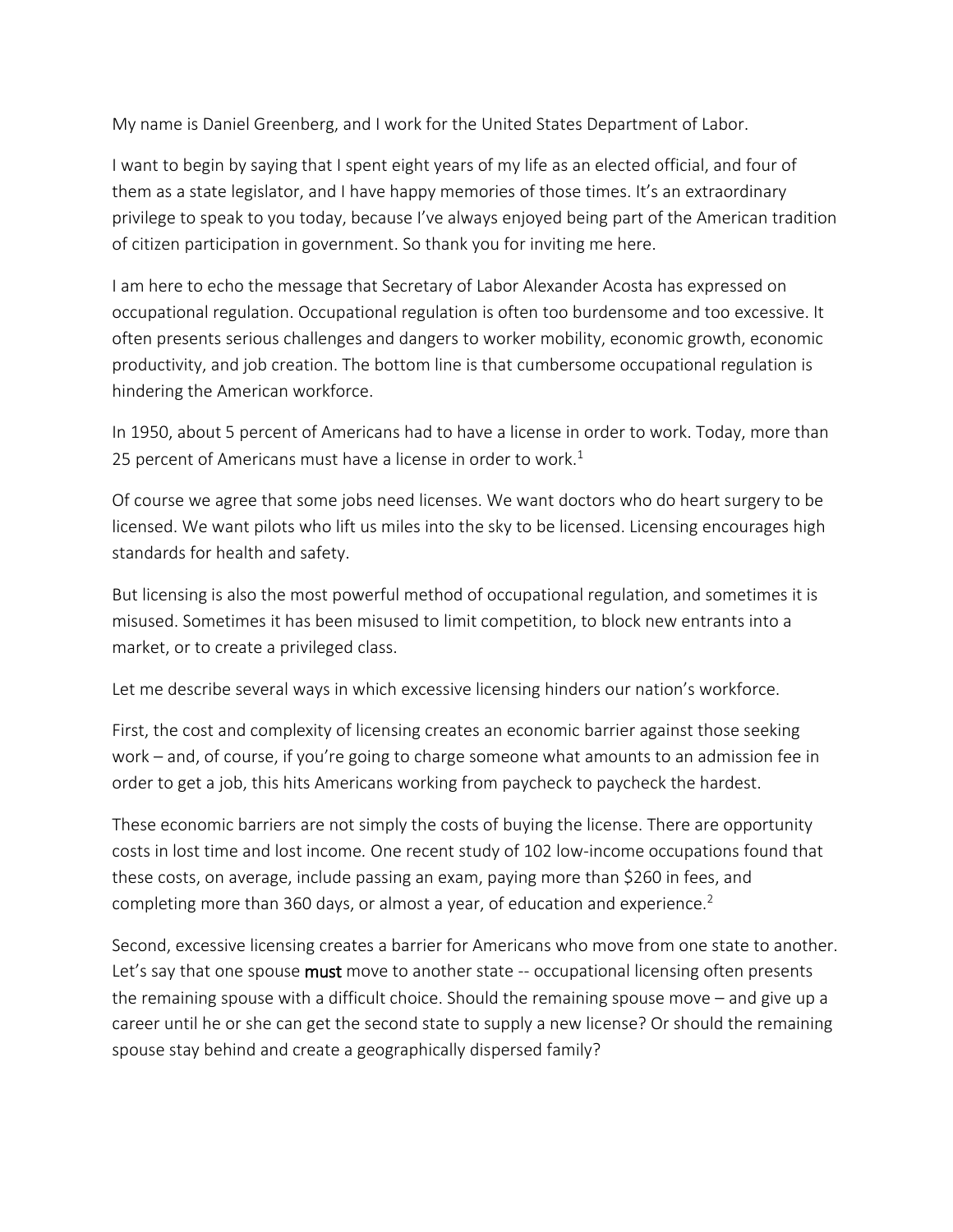Third, excessive licensing locks existing business models in place and blocks those who want to use technology to expand their job opportunities. Telemedicine is a great example of a technology that shows immense promise, but one that is blocked by regulators in many areas. Telemedicine would likely increase health-care access and promote the health of the people. There are numerous consulting services that could be done remotely by Internet that are blocked by occupational regulation.

The bottom line is that our goal should be to expand opportunities for Americans – not limit them.

A recent Federal Reserve Bank of Minneapolis study found that about 2 million Americans do not hold a job or have given up their career because of licensing issues. A Brookings Institution study suggests that's a low estimate – that the costs are more like 3 million vanished jobs nationwide.<sup>3</sup>

This leads to real economic losses – 13 billion dollars in direct economic losses, every year. 170 billion dollars in misallocated resources, every year. <sup>4</sup>

My boss, Secretary Alexander Acosta, likes to say that his first three priorities for the Department are: jobs, more jobs, and even more jobs. Burdensome occupational regulation stands in the way of that.

When we look at occupational regulation, the Secretary has proposed a three-point plan for consideration:

If licenses are unnecessary, eliminate them. If they are needed, streamline them. And if they are honored in one state, consider honoring them in your own state.

The bill you have before you today is an important part of the conversation about the reform of occupational licensing. Reforming occupational licensing is going to create jobs and open up opportunities for people who are locked out of employment markets today.

Again, thank you for letting me speak today, and I would be honored to answer any questions or talk to any of you individually.

 $\overline{a}$ 

<sup>&</sup>lt;sup>1</sup> Kleiner, M. M., & Krueger, A. B. (2013). Analyzing the extent and influence of occupational licensing on the labor market. *Journal of Labor Economics, 31*(S1, pt. 2), S173–S202; U.S. Department of Labor, Bureau of Labor Statistics. (2016). *2016 data on certifications and licenses.* https://www.bls.gov/cps/certifications-and-licenses.htm